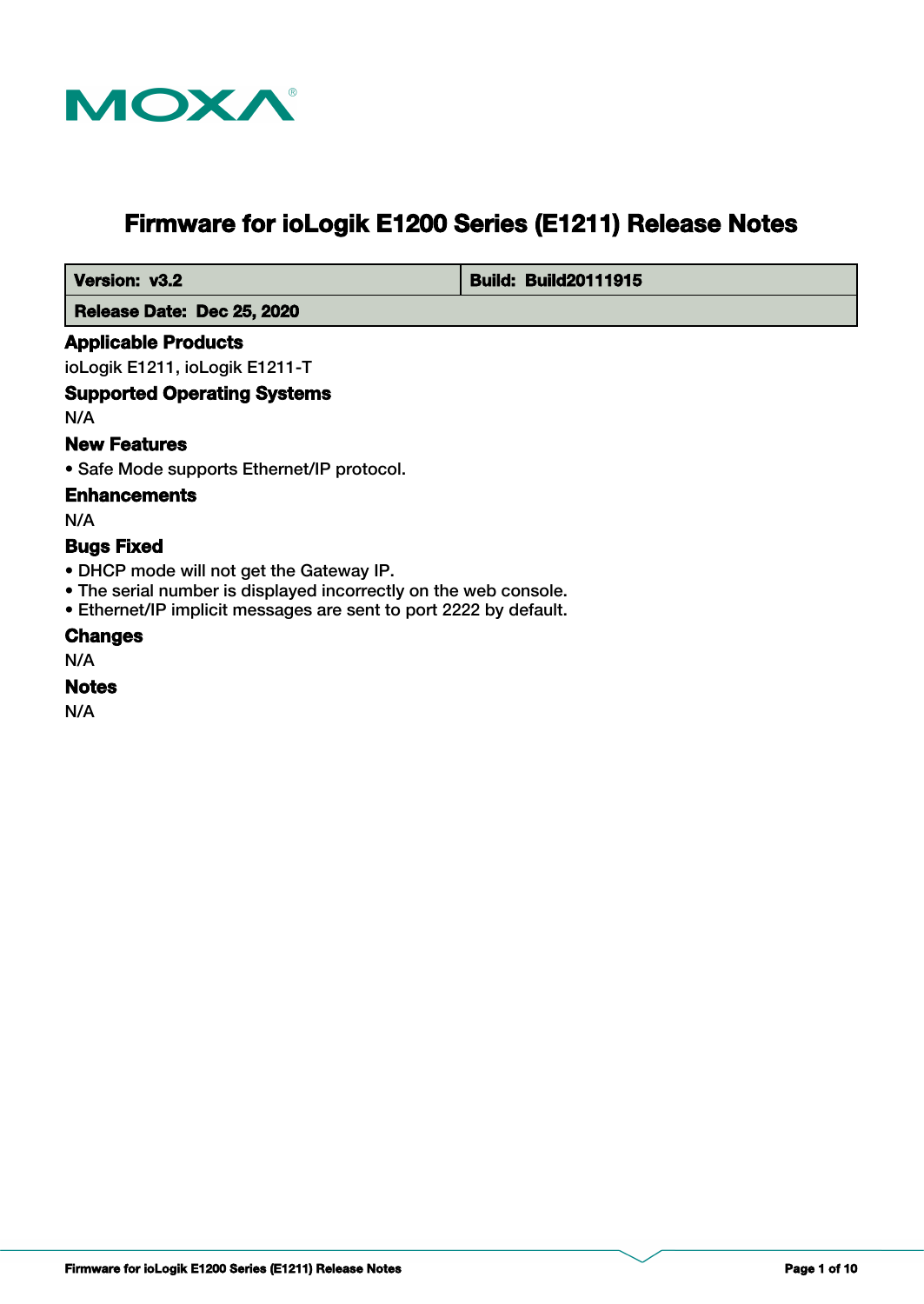

#### **Version: v3.1 Build: Build: Build19110615**

 **Release Date: Nov 26, 2019**

## **Applicable Products**

ioLogik E1211, ioLogik E1211-T

#### **Supported Operating Systems**

N/A

## **New Features**

- EtherNet/IP registration on Moxa's licensing website is no longer required.
- Added case insensitive content-length for RESTful API.

## **Enhancements**

N/A

## **Bugs Fixed**

- Fixed inaccurate counter value when using Modbus to start a pulse (E1210/E1212/E1213).
- Fixed opposite on/off pulse width display on web console (E1211/E1212/E1214).
- Fixed that the offset scaling value will reset after changing the Alias name (E1260).
- Fixed self-rebooting when entering URL in the browser for the configuration file.
- Fixed EDS file import connection error.

• Fixed failure when using save counter on power failure and reset counter at the same time (E1210/E1212/E1213).

- Fixed inaccurate counter value when using high frequency (E1210/E1212/E1213).
- Fixed that the trap community name is not included in the export file.
- Fixed that EtherNet/IP cannot use the "Set Attribute Single" service.
- Added an enable RESTful API setting in the configuration file.

## **Changes**

N/A

## **Notes**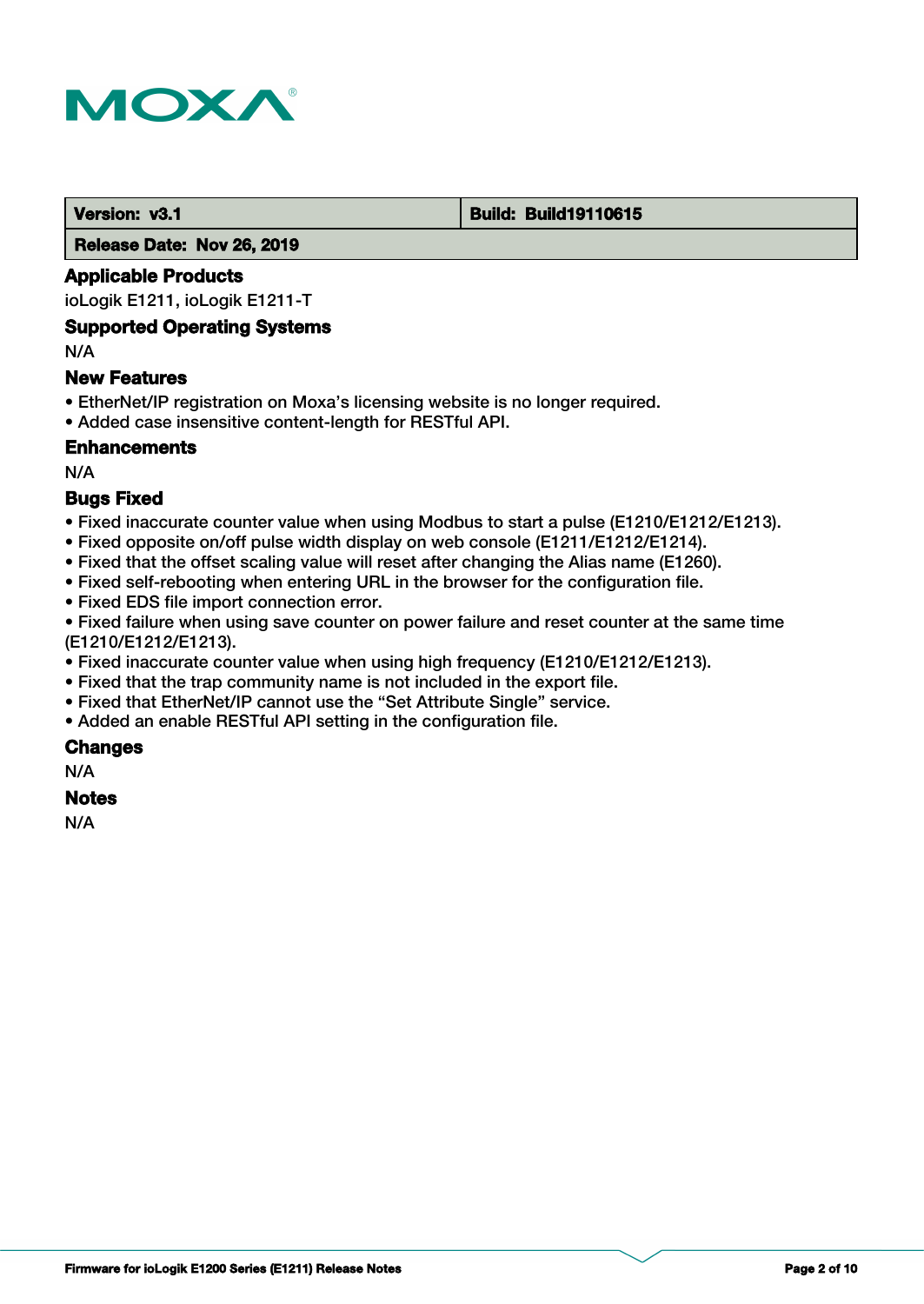

#### **Version: v3.0 Build: Build: Build17111512**

 **Release Date: Jan 16, 2018**

## **Applicable Products**

ioLogik E1211-T, ioLogik E1211

## **Supported Operating Systems**

N/A

#### **New Features**

- Added the OPTIONS method for RESTful API.
- Added quick access URI for RESTful API.

## **Enhancements**

- Added SNMP Trap Community Setting on web console.
- Mentioned max. 16 characters on password setting page.

#### **Bugs Fixed**

- Fixed DHCP lease time did not ask for extension when half of the lease time elapsed.
- Closed IP forwarding function (Port 0).
- Closed UDP Port 161 when SNMP agent is disabled.
- Fixed invalid token issue on login page when using Firefox.
- Fixed RESTful API header case-sensitive issue.
- Fixed invalid token issue on DO setting page.

## **Changes**

N/A

#### **Notes**

- This version of firmware works with the ioSearch V2.0 or later only.
- Update only the next or the previous released firmware version to prevent from system failure.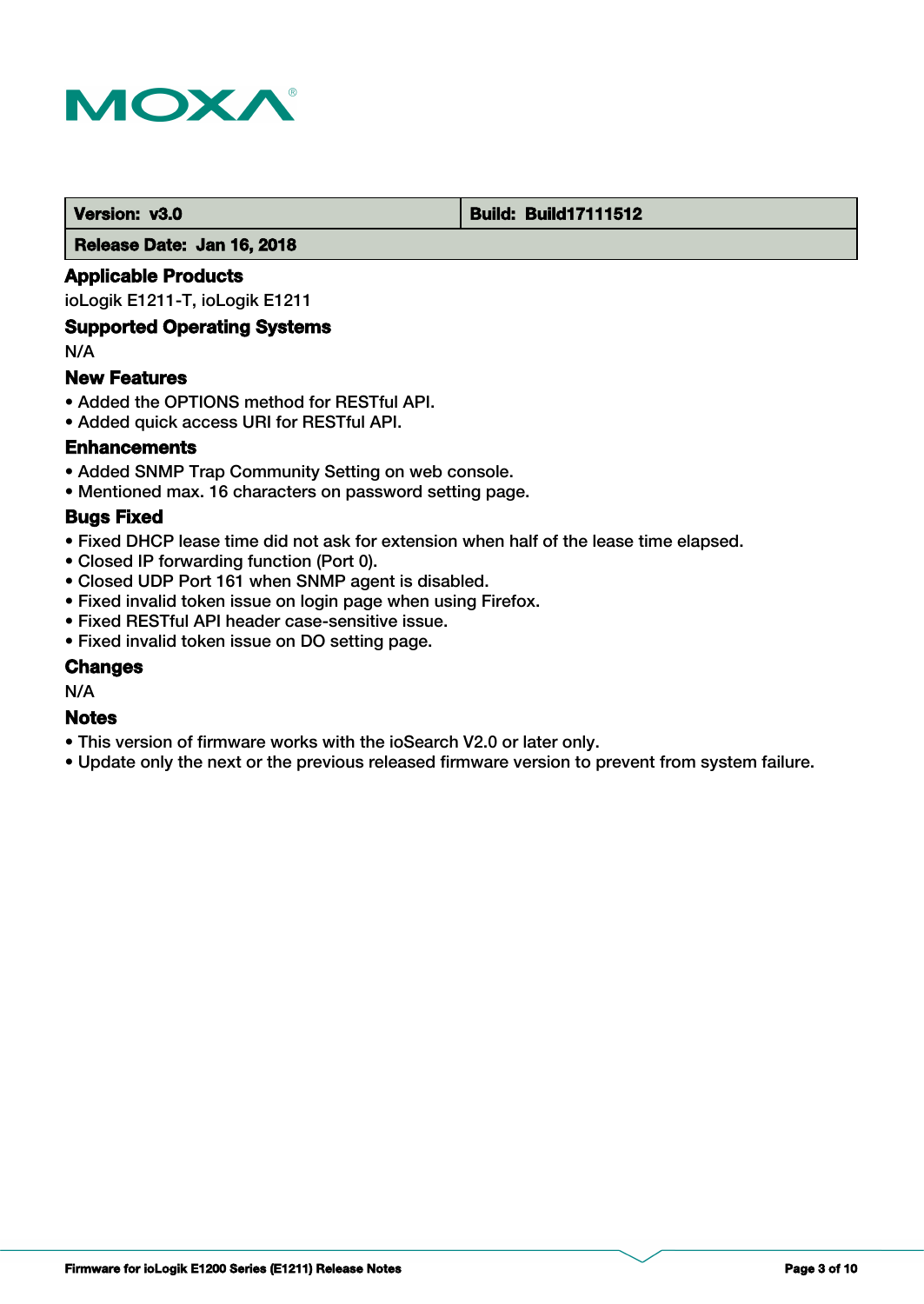

#### **Version: v2.4 Build: Build: Build16091211**

 **Release Date: N/A**

## **Applicable Products**

ioLogik E1211, ioLogik E1211-T

## **Supported Operating Systems**

N/A

#### **New Features**

- Added the EtherNet/IP protocol.
- Added RESTful API.
- Added new registers for Modbus/TCP protocol.
- Added new OIDs for the SNMP protocol.
- Modbus, EtherNet/IP, RESTful Services can be disabled (the default is enable).
- Added sending heartbeat to port 9500 of MX-AOPC UA Server after the heartbeat function is enabled.
- Increased the password length from 8 to 16 characters.
- Added a function to check special characters to prevent cross-site scripting.
- Sending passwords now uses the POST method instead of the GET method.

#### **Enhancements**

N/A

#### **Bugs Fixed**

- Fixed file transfer with Chrome browser issue (e.g. firmware update, configuration import or export).
- Disabled reused DO channels of peer-to-peer settings.

#### **Changes**

N/A

#### **Notes**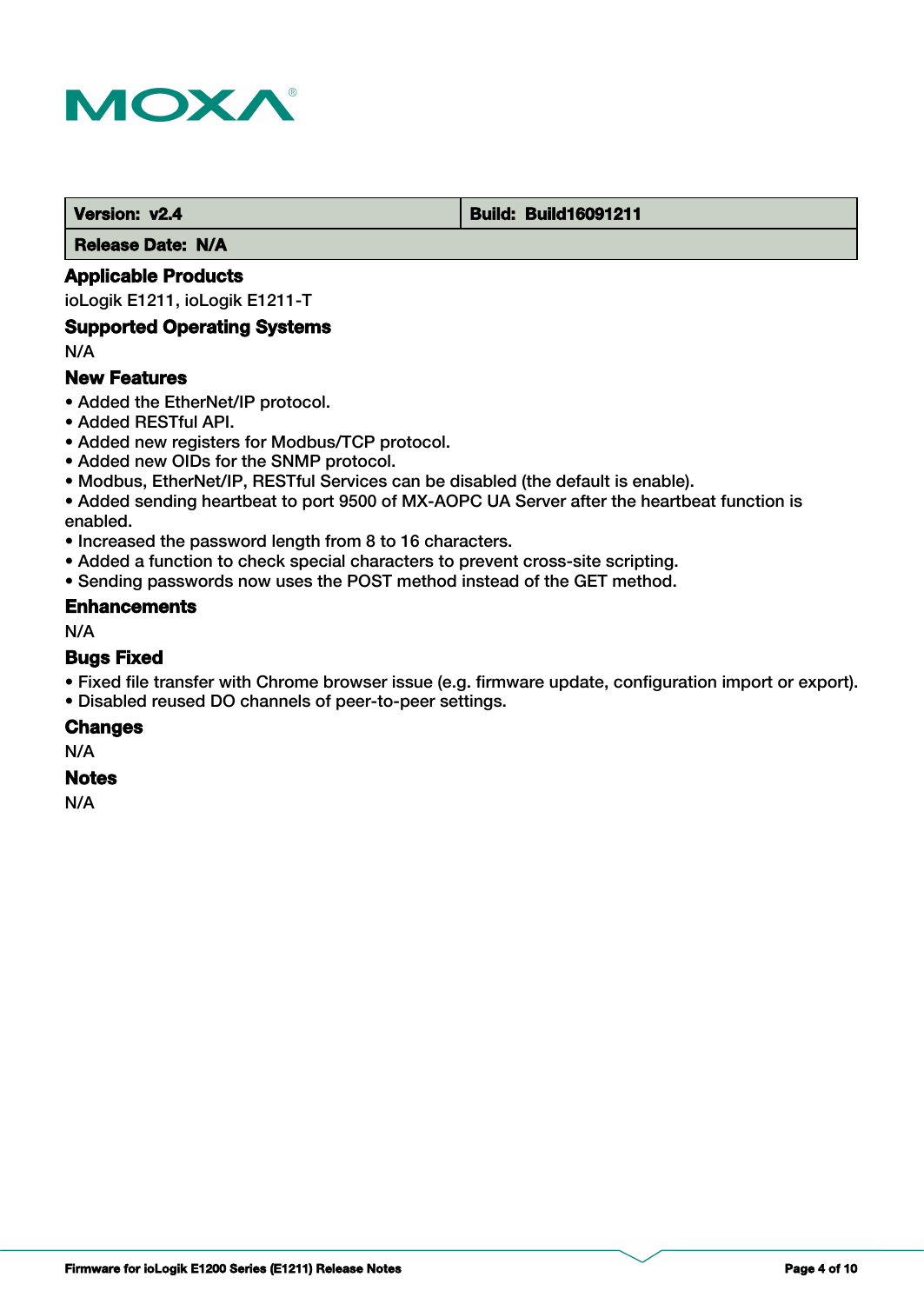

| Version: v2.3                                               | <b>Build: Build16053018</b> |
|-------------------------------------------------------------|-----------------------------|
| <b>Release Date: N/A</b>                                    |                             |
| <b>Applicable Products</b>                                  |                             |
| ioLogik E1211, ioLogik E1211-T                              |                             |
| <b>Supported Operating Systems</b>                          |                             |
| N/A                                                         |                             |
| <b>New Features</b>                                         |                             |
| • Improved protocol efficiency for the ioLogik 2500 Series. |                             |
| <b>Enhancements</b>                                         |                             |
| N/A                                                         |                             |
| <b>Bugs Fixed</b>                                           |                             |
| N/A                                                         |                             |
| <b>Changes</b>                                              |                             |
| N/A                                                         |                             |
| <b>Notes</b>                                                |                             |
| N/A                                                         |                             |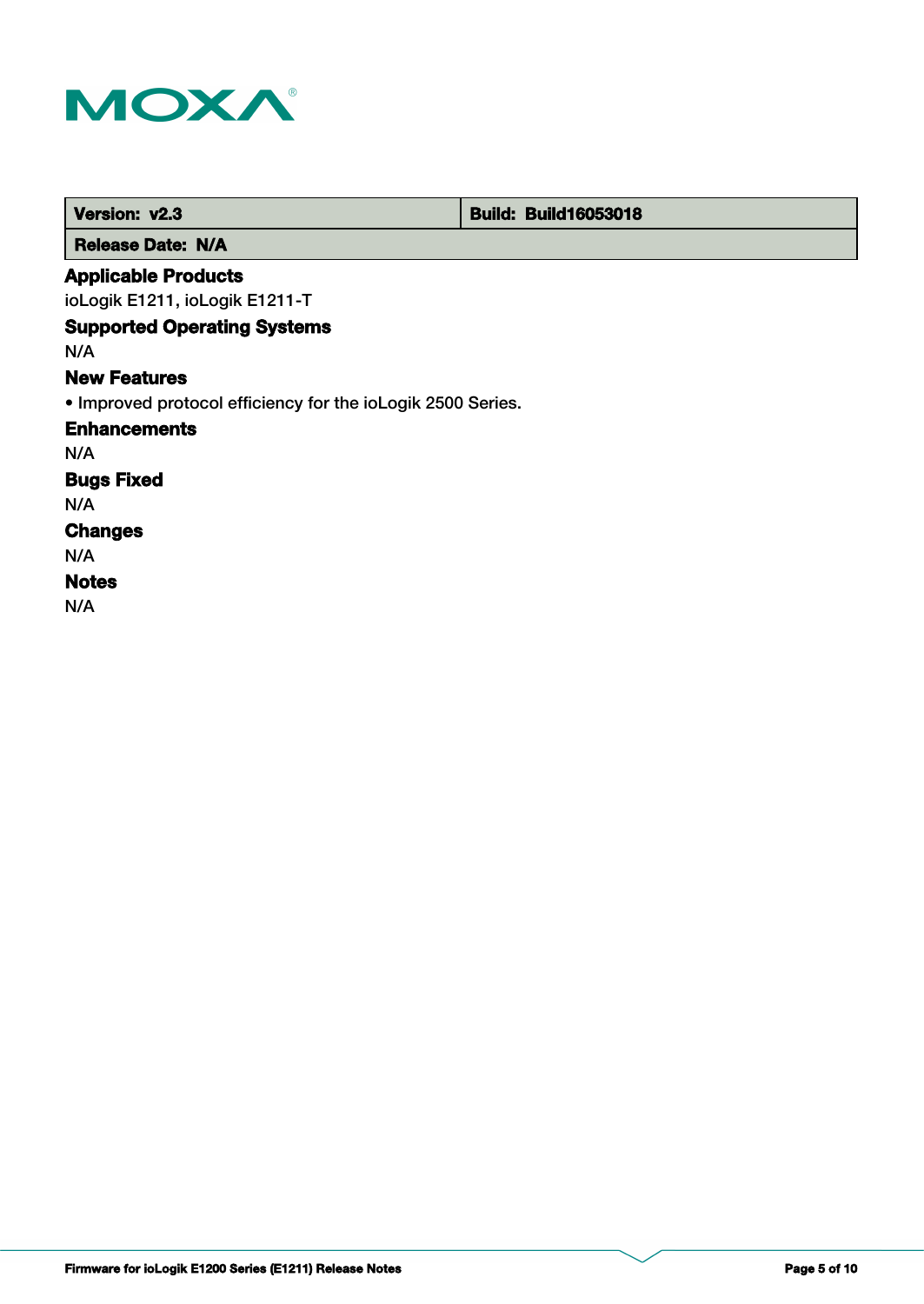

#### **Version: v2.2 Build: Build14121211**

 **Release Date: N/A**

## **Applicable Products**

ioLogik E1211-T, ioLogik E1211

## **Supported Operating Systems**

N/A

## **New Features**

- Supports ioLogik 2500 expansion mode.
- Supports safe mode auto-clear function.
- Supports "DO Power ON Delay" function.

## **Enhancements**

N/A

## **Bugs Fixed**

- When the Heart beat Interval Time = 0, the P2P server will reconnect continuously.
- When the P2P client heartbeat is set to a value larger than 256, the time interval will be incorrect.
- ioLogik E1211 unable to reset to default.

## **Changes**

N/A

## **Notes**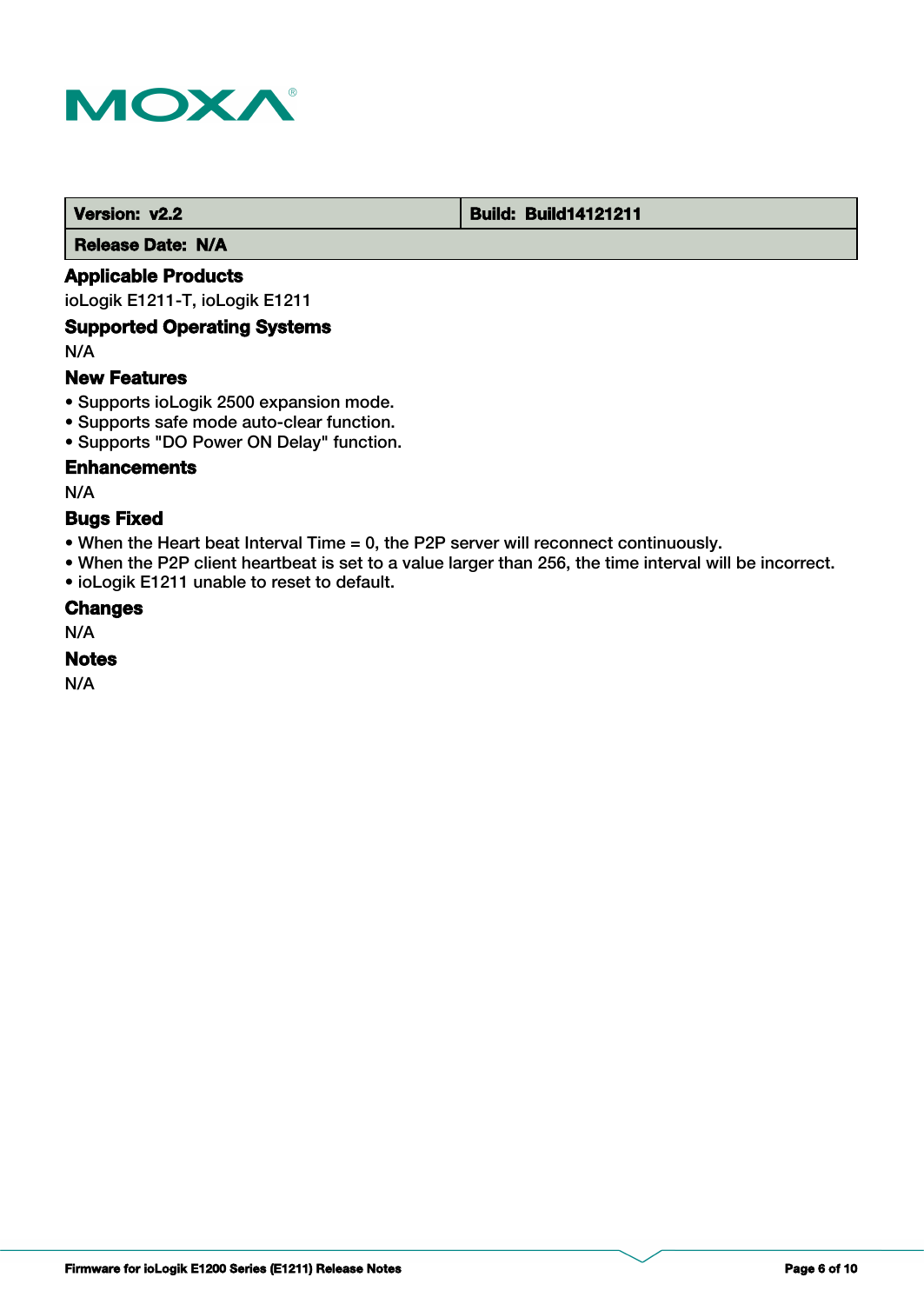

## **Version: v2.0 Build: Build: Build13041515**

 **Release Date: N/A**

## **Applicable Products**

ioLogik E1211, ioLogik E1211-T

## **Supported Operating Systems**

N/A

#### **New Features**

- Supports SNMP protocol.
- Added P2P heartbeat function.

## **Enhancements**

N/A

## **Bugs Fixed**

N/A

## **Changes**

N/A

## **Notes**

- This version of firmware works with the ioSearch V1.5 or later only.
- Use web console when upgrading firmware from V1.0 to V1.10.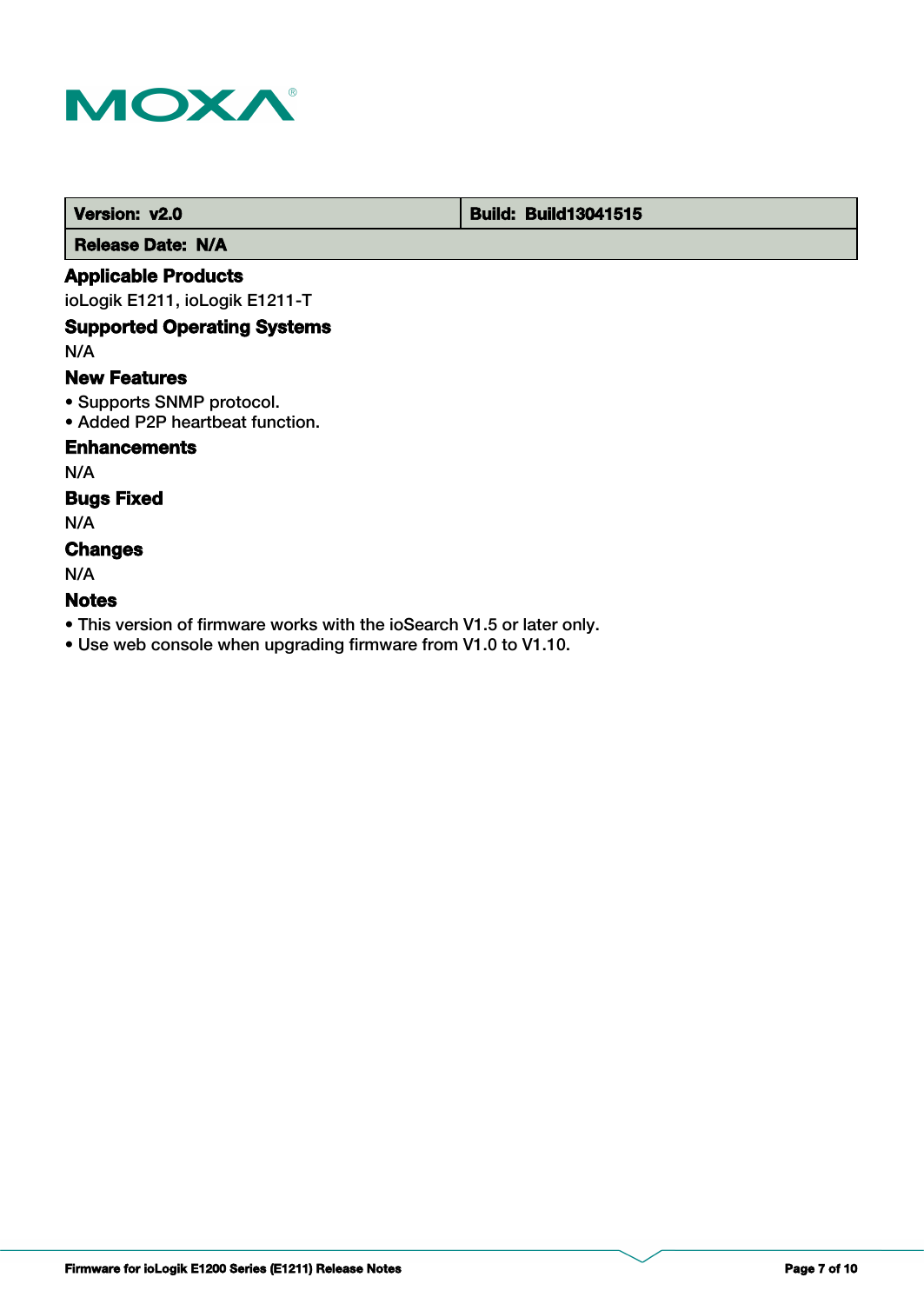

| Version: v1.10                         | <b>Build: Build12010416</b> |  |
|----------------------------------------|-----------------------------|--|
| <b>Release Date: N/A</b>               |                             |  |
| <b>Applicable Products</b>             |                             |  |
| ioLogik E1211, ioLogik E1211-T         |                             |  |
| <b>Supported Operating Systems</b>     |                             |  |
| N/A                                    |                             |  |
| <b>New Features</b>                    |                             |  |
| N/A                                    |                             |  |
| <b>Enhancements</b>                    |                             |  |
| • Wording changed for DO pulse output. |                             |  |
| <b>Bugs Fixed</b>                      |                             |  |
| N/A                                    |                             |  |
| <b>Changes</b>                         |                             |  |
| N/A                                    |                             |  |
| <b>Notes</b>                           |                             |  |
| N/A                                    |                             |  |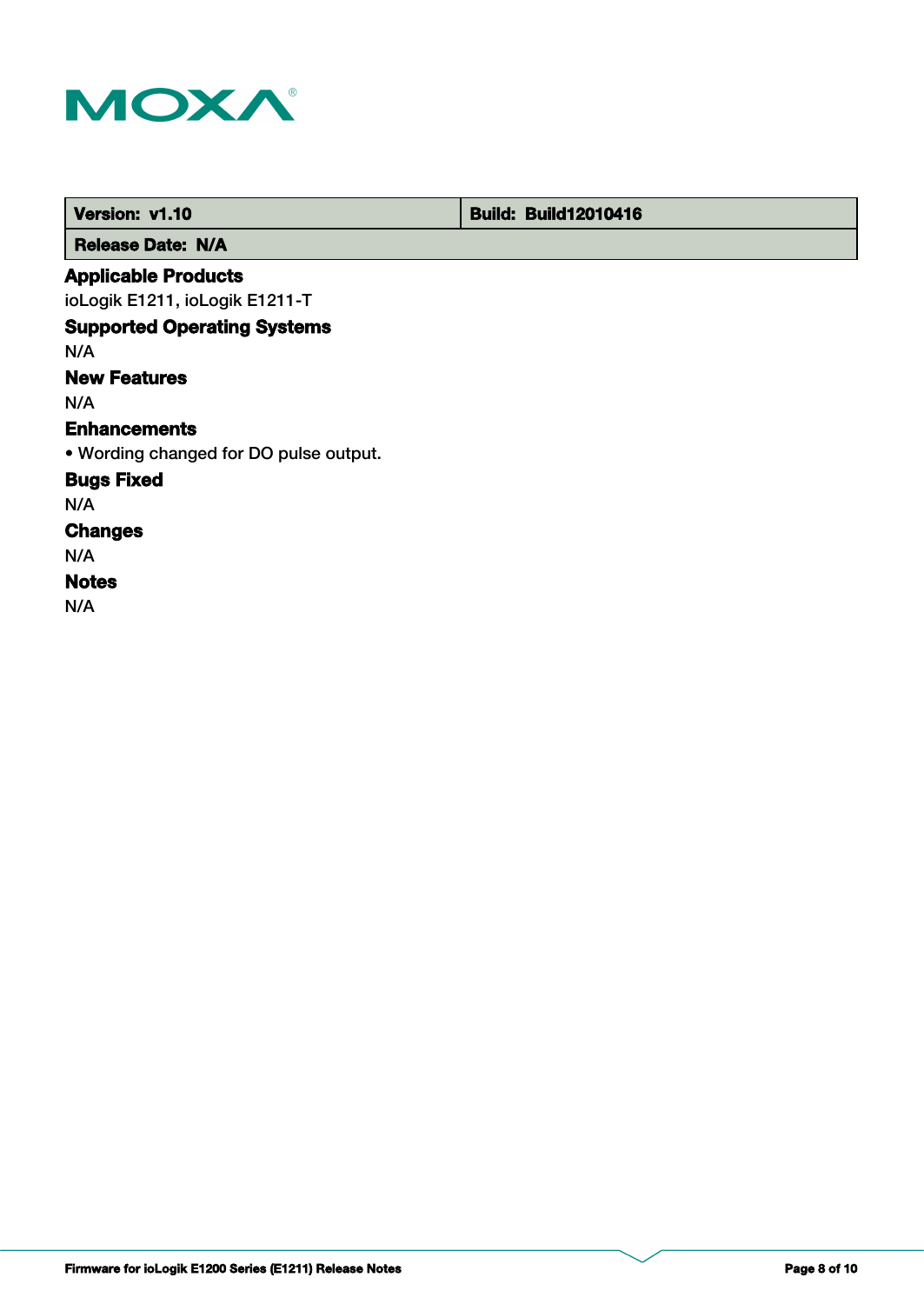

г

| Version: v1.9                                                     | <b>Build: Build11112413</b> |
|-------------------------------------------------------------------|-----------------------------|
| <b>Release Date: N/A</b>                                          |                             |
| <b>Applicable Products</b>                                        |                             |
| ioLogik E1211, ioLogik E1211-T                                    |                             |
| <b>Supported Operating Systems</b>                                |                             |
| N/A                                                               |                             |
| <b>New Features</b>                                               |                             |
| N/A                                                               |                             |
| <b>Enhancements</b>                                               |                             |
| • Ensured system to work properly after unstable power condition. |                             |
| <b>Bugs Fixed</b>                                                 |                             |
| N/A                                                               |                             |
| <b>Changes</b>                                                    |                             |
| N/A                                                               |                             |
| <b>Notes</b>                                                      |                             |
| N/A                                                               |                             |